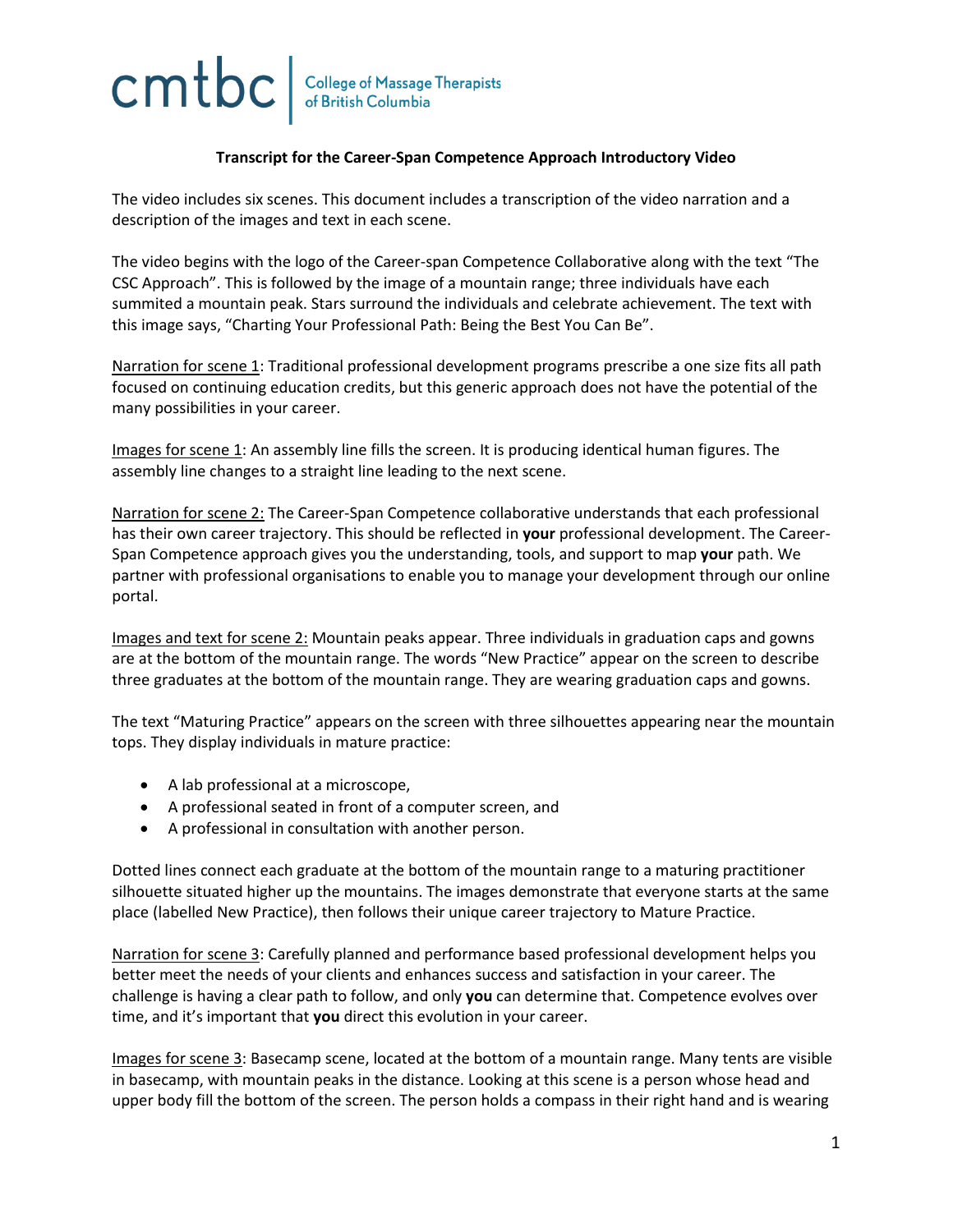## CMUC Gollege of Massage Therapists

a backpack. The person uses the compass in their hand to set a path up the mountain. As the person lowers the compass, a golden path emerges in front of the person, leading through base camp and up the mountain peak. When the golden path reaches the peak of the mountain, it is met by the rising sun and the screen is filled with warm, bright yellow light.

Narration for scene 4: We've identified a set of Career-Span Competencies by analyzing core behaviours and skills common across professions. These broad Competencies provide a framework for you to pursue goals in your area of focus. Cultivating these professional behaviours will help you provide the public with the best service possible.

Images and text for scene 4: Yellow light assembles into the yellow, orange, and teal logo of the Career-Span Competence (CSC) Collaborative. The logo is made of a stylized wavy line that forms the letter "C", a second wavy line that forms the letter "S", and a third wavy line that forms the final letter "C" of the logo. Each wavy line is segmented for a total of 15 segments that correspond to 15 career-span competencies.

The text on the screen spells out the 15 competencies:

- 1. Practice in a self-reflective manner
- 2. Act with professional integrity
- 3. Work within areas of professional knowledge and skill
- 4. Interact effectively with other professionals
- 5. Practice in a manner consistent with current developments in the profession
- 6. Communicate effectively
- 7. Maintain a safe work environment
- 8. Maintain comprehensive records
- 9. Use an evidence-informed approach in your work
- 10. Treat others respectfully
- 11. Maintain personal wellness consistent with the needs of practice
- 12. Apply technical knowledge and skills
- 13. Comply with legal requirements
- 14. Function in a client-centred manner
- 15. Manage time and resources effectively

Narration for scene 5: Our online portal gives you a confidential space to map your professional development. We maintain and protect your records and let your organization know that you are meeting your requirements.

Images and text for scene 5: A computer screen fills the frame; you are looking at someone's computer screen. As the computer screen shrinks, a person is seen sitting at their laptop, viewing their professional development planning cycle in the online portal provided by the Career-Span Competence Collaborative.